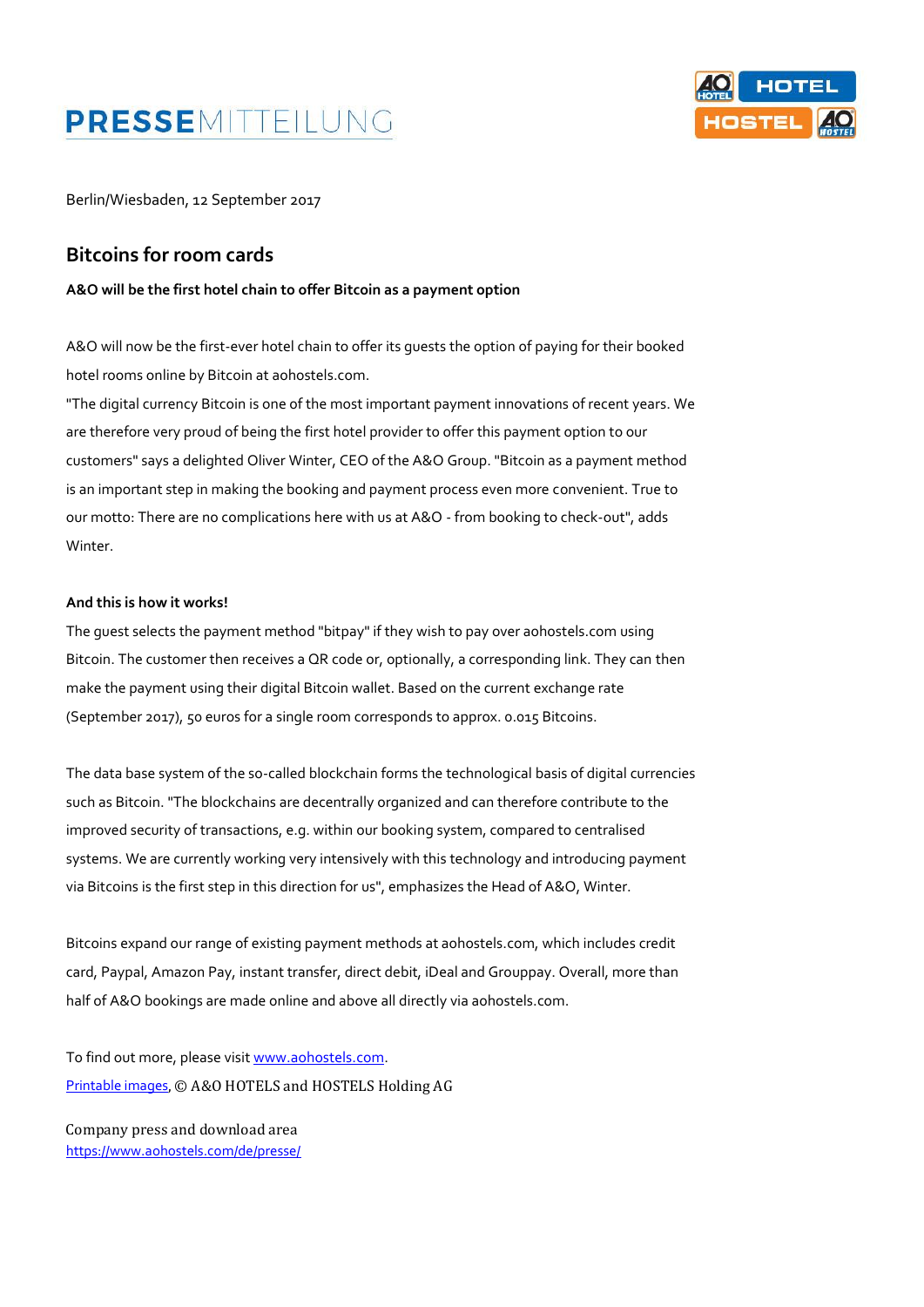## PRESSEMITTEILUNG



#### **About A&O HOTELS and HOSTELS**

A&O HOTELS and HOSTELS has been managing 33 establishments in 21 cities and six countries (Germany, Austria, the Netherlands, Czech Republic, Denmark, and Italy) since 2000. Europe's largest provider of hostel accommodation, A&O reports annual growth of more than 15 percent. In May 2017, A&O Copenhagen Nørrebro opened its doors, and in July A&O Venice Mestre. In addition, an opening in Bremen is also planned for 2017. A&O posted revenue of around €114 million with around 24,000 beds and more than 3.7 million overnight stays in 2016.

The chain always provides hotel accommodation at central locations that are easy to reach and offer unbeatable value for money to guests. A&O focuses on a wide range of en-suite room categories to ensure that target groups with a love of travel can all be accommodated under one roof, including single travellers, couples, families and large groups. Our guests' reasons for travelling include leisure/city breaks (40 percent), group/school trips (37 percent), family holidays (15 percent) and business trips (8 percent).

The company is particularly strong in direct sales and online marketing: 52 percent of guests book their accommodation online; aohostels.com is the most popular booking channel. Travellers benefit from custom options such as group bookings in real time without restrictions. Around 19,600 school trips have come to rely on the service and quality we offer.

The Group has its own academy and a dual degree course programme to offer its staff a range of attractive career options. The company is particularly open to taking on newcomers.

The hotels and hostels are 4-star QMJ certified, TÜV-certified in accordance with the Youth Hostel Quality Standard and hold the youth travel quality seal by Reisenetz, the active network for Youth Travel in Germany.

The A&O Group has received the double-A rating from the TREUGAST Solutions Group for the third year running now.

The chain is actively involved in sports and education and has been supporting SOS Children's Villages since 2004, as well as youth sports at 1. FC Union Berlin since 2010 and youth sports at SK Sturm Graz since 2014.